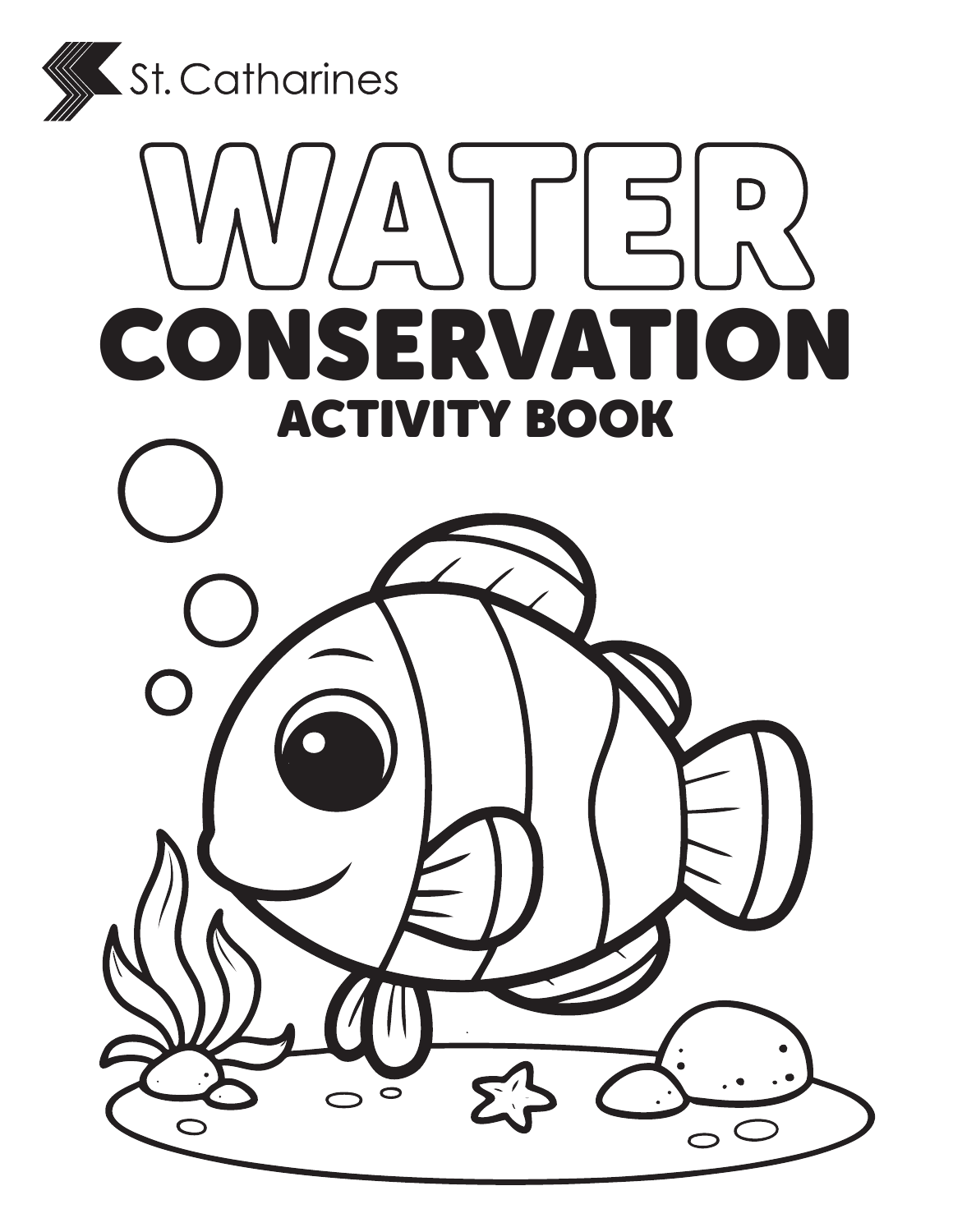### What Can Go Down Our Storm Sewers?

Circle the items that CANNOT go down our drains

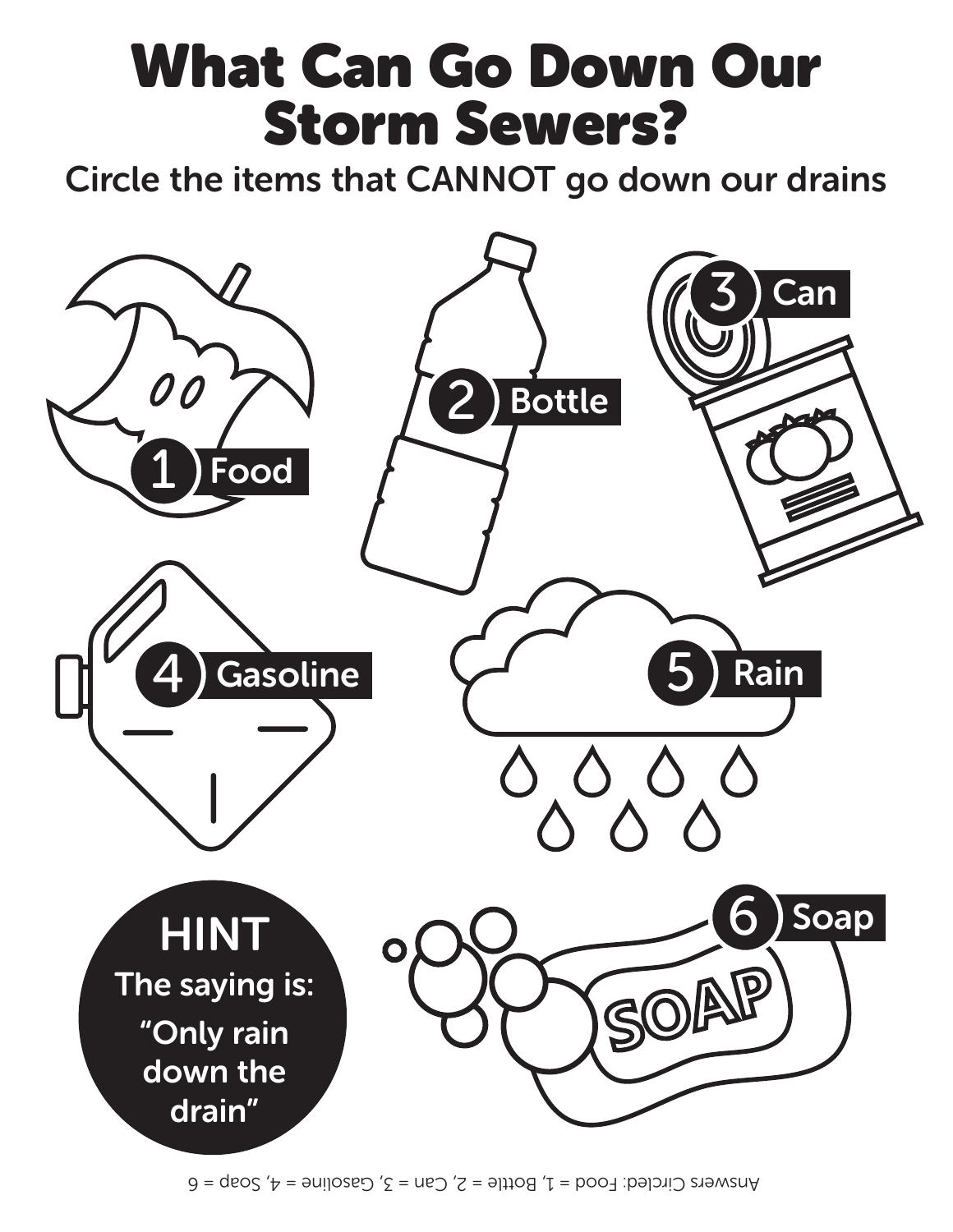#### Count the pieces of litter that caring crab needs to find to clean his home.



Answer = 23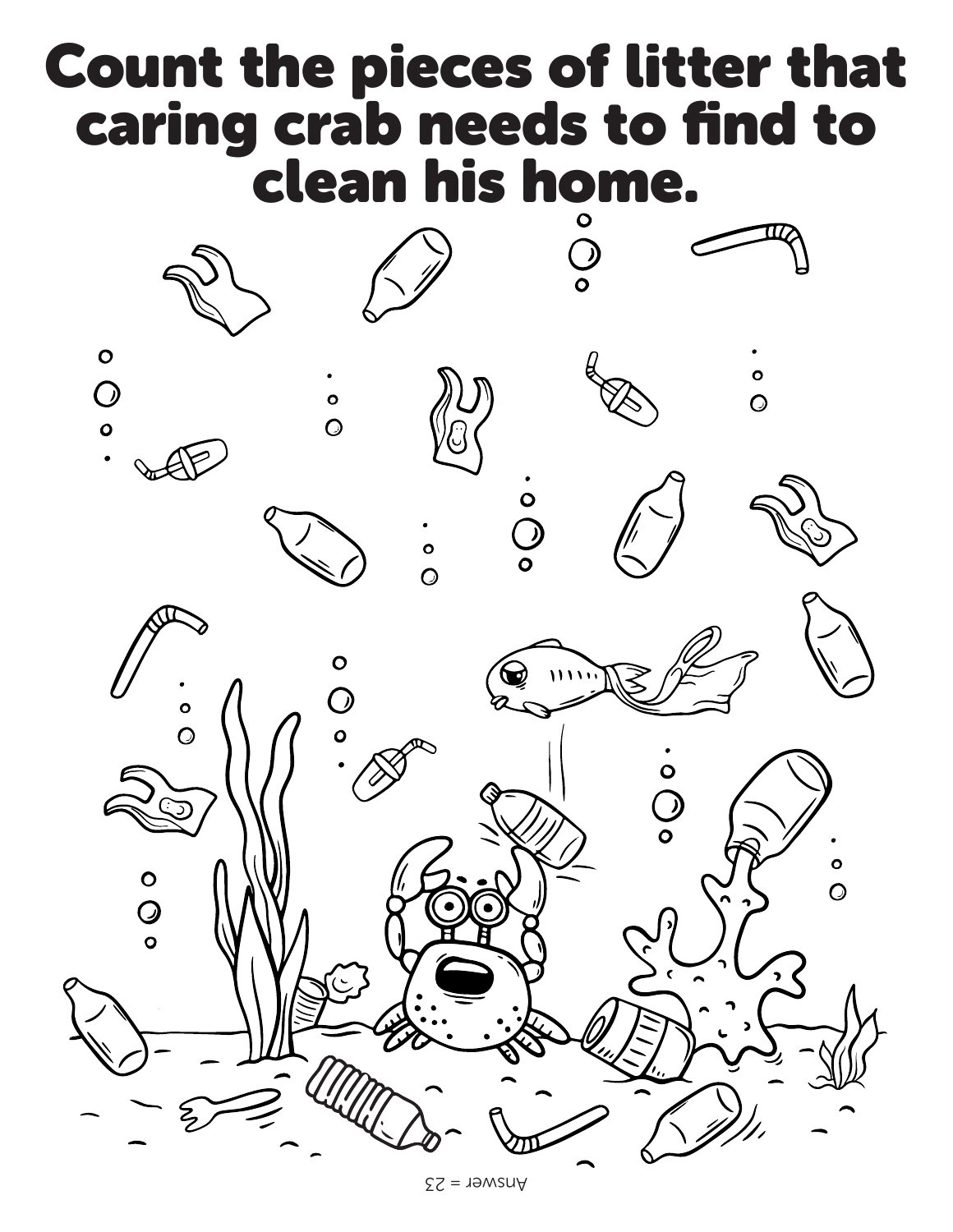## The Water Cycle

Match the number from the diagram with the action on the list.

- Runoff Replenishes (recharges) water in rivers, lakes, streams, and ponds.
- **Precipitation** Falls to the earth in the form rain or snow.
	- Condensation forms in the atmosphere.
		- Evaporation forms when water from the surface, plants, or animals changes into water vapour.
	- Infiltration is when water seeps into the ground and enters an aquifer.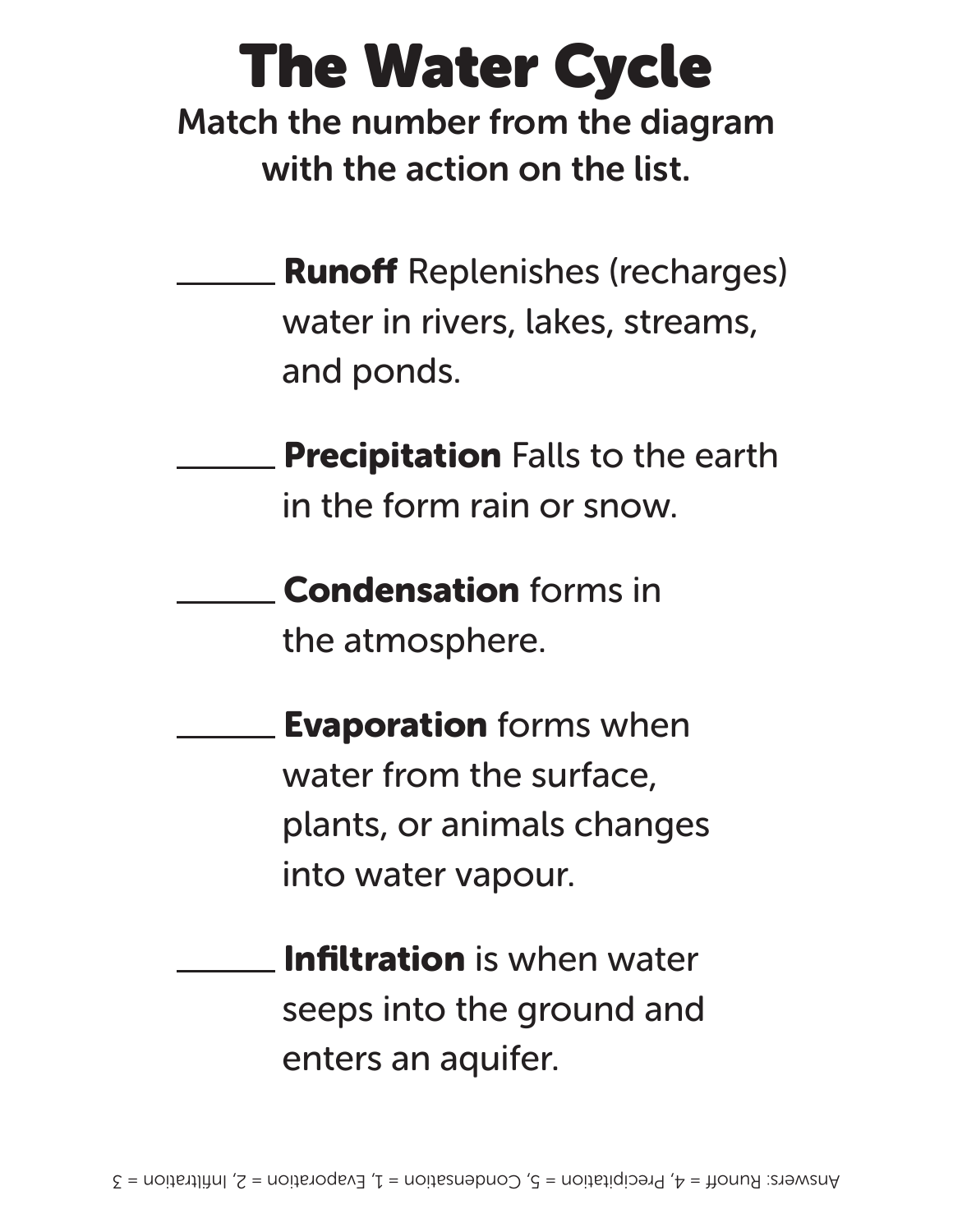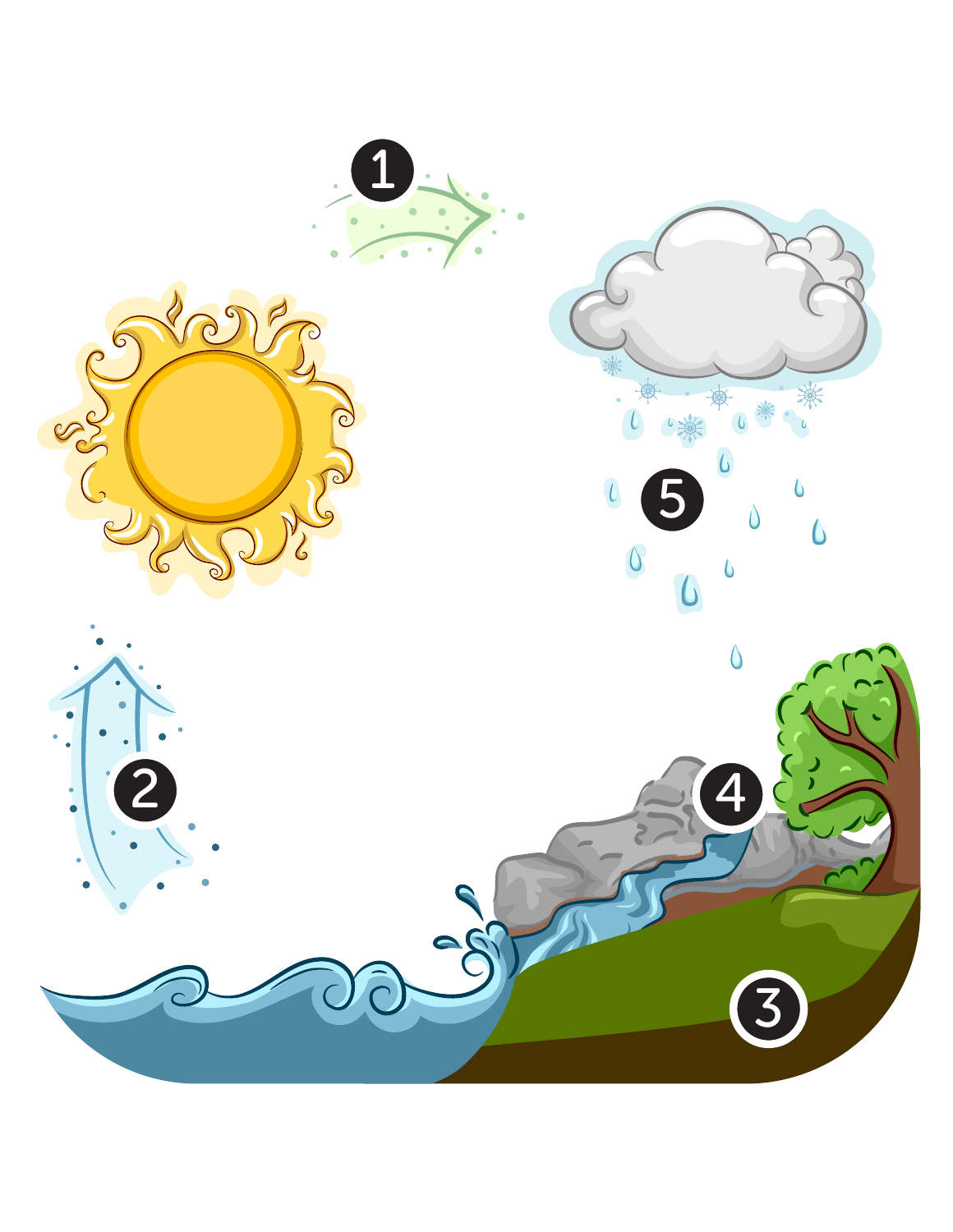# The Stormwater Mystery

Do you know where our stormwater goes? Follow the pipes through the storm sewer to find out!

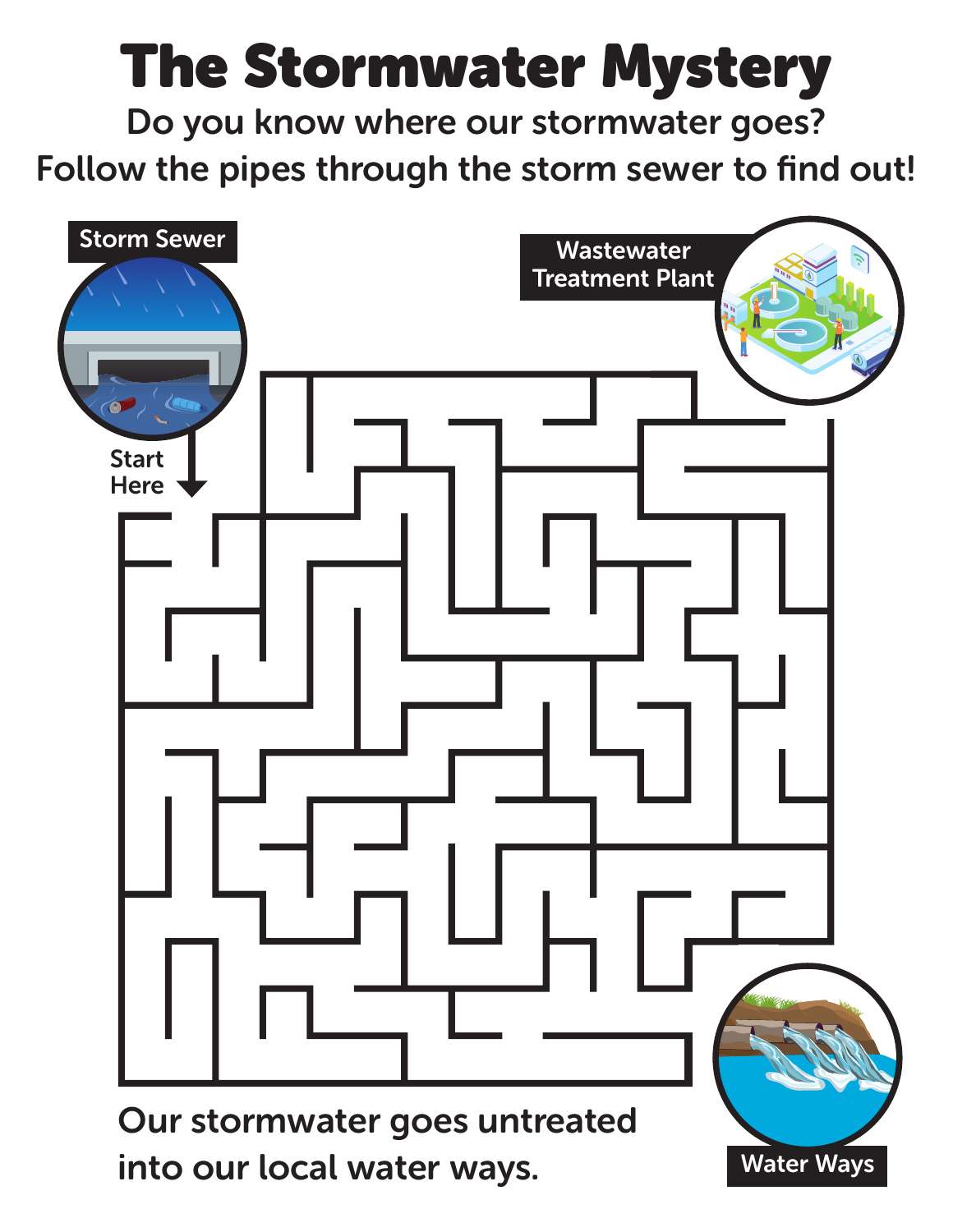## Water Water Water

Can you find the stormwater words ?

| N            | $\bigcap$  |            | Τ      | A            | S          | N            | E              | D                        | N            | $\bigcirc$     | C            | P              | M            | L              | E          | V          | J              |
|--------------|------------|------------|--------|--------------|------------|--------------|----------------|--------------------------|--------------|----------------|--------------|----------------|--------------|----------------|------------|------------|----------------|
| N            | W          | F          | X      | К            | S          | $\mathsf{I}$ | F              | E                        | $\mathsf{P}$ | L              | R            | D              | E            | W              | $\vee$     | W          | A              |
| E            | O          | L          | G      | E            | Y          | F            | K              | $\bigcirc$               | $\mathsf{Q}$ | E              | R            | $\mathsf{R}$   | N            | U              | A          | M          | P              |
| C            | D          | L          | W      | P            | $\bigcirc$ | A            | L              | $\top$                   | C            | Y              | R            | Y              | U            | U              | P          | U          | N              |
| R            | Н          | E          | Τ      | N            | L          | L            | L              | $\overline{\phantom{a}}$ | V            | $\mathsf{A}$   | $\mathbf{I}$ | T              | E            | Y              | $\bigcirc$ | К          | R              |
| E            | R          | E          | U      | A            | U          | B            | P              | R                        | B            | H              | V            | N              | G            | E              | R          | R          | P              |
| Τ            | W          | R          | M      | Τ            | R          | $\mathsf{I}$ | D              | N                        | A            | L              | T            | E              | W            | R              | A          | R          | G              |
| Τ            | D          | $\bigcirc$ | L      | L            | Τ          | $\top$       | $\mathsf{I}$   | S                        | T            | $\bigcirc$     | R            | M              | W            | A              | Τ          | E          | R              |
| $\mathsf{I}$ | A          | $\bigcirc$ | W      | $\mathsf{A}$ | C          | $\mathsf{A}$ | $\lfloor$      | F                        | H            | B              | $\mathbf{I}$ | N              | $\mathsf C$  | R              | E          | E          | К              |
| L            | N          | H          | Τ      | D            | R          | A            | $\bigcirc$     | $\overline{\phantom{a}}$ | G            | K              | $\vee$       | $\overline{O}$ | $\mathsf K$  | C              | U          | D          | W              |
| M            | M          | L          | S      | U            | F          | $\mathsf{I}$ | L              | $\overline{\phantom{a}}$ | F            | S              | E            | R              | $\bigcirc$   | $\mathsf K$    | X          | G          | $\overline{O}$ |
| P            | $\bigcirc$ | N          | D      | L            | C          | $\mathsf{C}$ | N              | S                        | L            | N              | R            | I              | $\mathbf{I}$ | C              | J          | Τ          | L              |
| N            | Y          | Q          | B      | E            | F          | L            | F              | Y                        | X            | $\overline{O}$ | $\mathbf{I}$ | V              | R            | E              | E          | X          | F              |
| J            | К          | X          | W      | U            | N          | $\bigcirc$   | Z              | N                        | $\mathbf{L}$ | W              | M            | N              | E            | A              | Z          | A          | F              |
| D            | J          | Y          | $\vee$ | $\mathsf{A}$ | W          | $\bigcup$    | Z              | R                        | W            | $\top$         | A            | E              | E            | W              | I          | P          | N              |
| G            | H          | L          | W      | Τ            | T          | D            | M              | J                        | J            | F              | К            | B              | D            | Τ              | L          | N          | F              |
| W            | A          | Η          | R      | Τ            | V          | E            | $\overline{O}$ | Y                        | Y            | S              | T            | R              | E            | A              | M          | J          | B              |
| $\mathbf Q$  | M          | X          | U      | $\top$       | R          | B            | R              | G                        | D            | X              | G            | I              | Н            | $\overline{O}$ | E          | $\bigcirc$ | E              |

| <b>Chemicals</b>   | <b>Fish</b>         | Ocean             | <b>Runoff</b>     |
|--------------------|---------------------|-------------------|-------------------|
| Cloud              | <b>Flow</b>         | <b>Pollution</b>  | <b>Sewer</b>      |
| <b>Creek</b>       | <b>Ground</b>       | Pond              | <b>Snow</b>       |
| Condensation       | <b>Ice</b>          | Precipitation     | <b>Stream</b>     |
| <b>Duck</b>        | <b>Infiltration</b> | Rain              | <b>Stormwater</b> |
| <b>Environment</b> | Lake                | <b>RainBarrel</b> | <b>Water</b>      |
| <b>Evaporate</b>   | <b>Litter</b>       | <b>River</b>      | <b>Wetland</b>    |